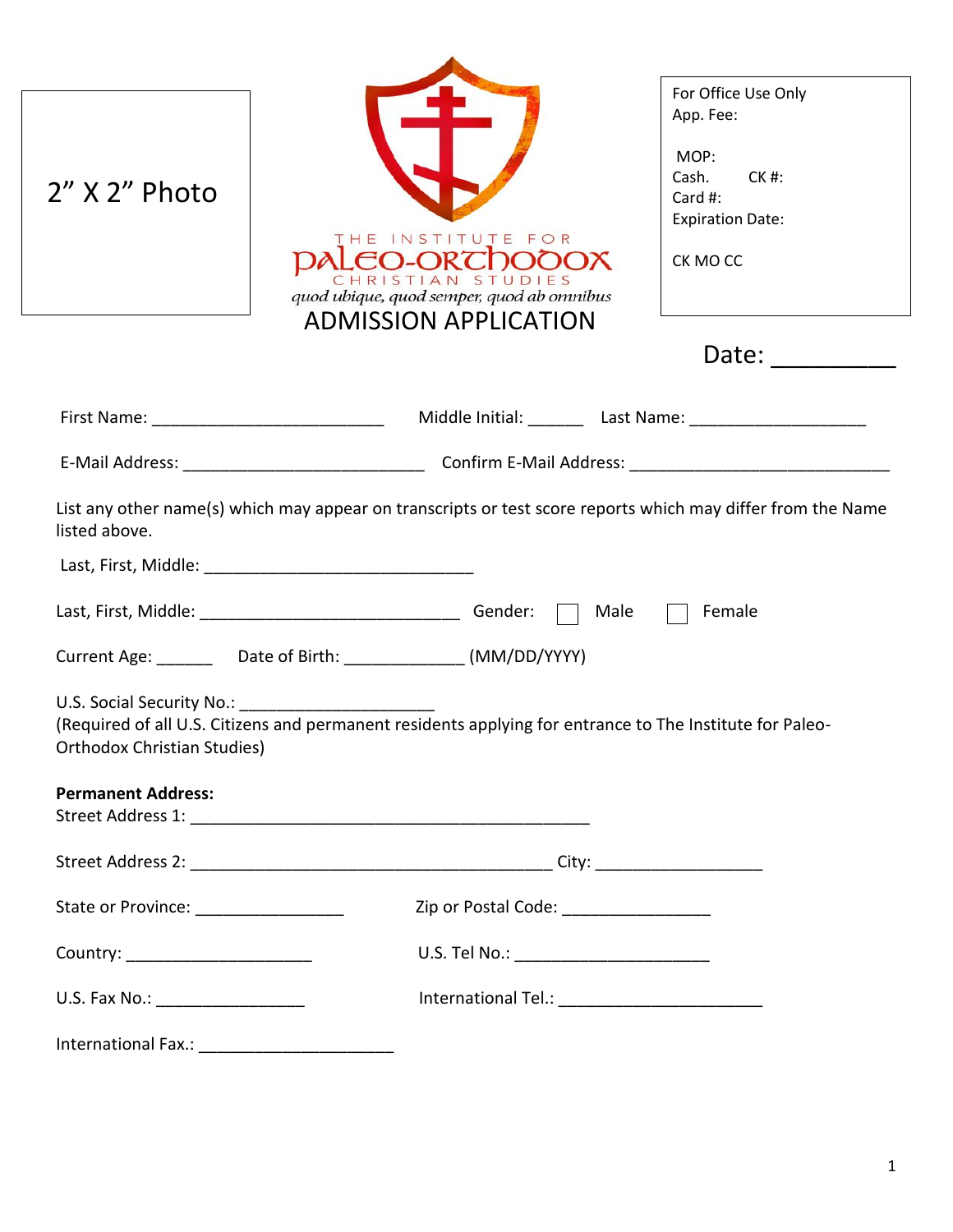## **Residency**:

| <b>Current Address:</b>                                                          |                                                                                                     |  |
|----------------------------------------------------------------------------------|-----------------------------------------------------------------------------------------------------|--|
|                                                                                  |                                                                                                     |  |
|                                                                                  |                                                                                                     |  |
|                                                                                  |                                                                                                     |  |
| Country: ________________________                                                |                                                                                                     |  |
|                                                                                  |                                                                                                     |  |
| If No, are you a Permanent U.S. resident? _____Yes _____No                       | If you are NOT a U.S. citizen or a Permanent Resident, please complete the following two questions. |  |
| (check mark if none)                                                             | 1. What U.S. Visa, if any, are you currently holding? __________________________________. None____  |  |
|                                                                                  | 2. If You Are an International Student, Please Give Us Your City and Country of Birth:              |  |
| Enrollment: When do you plan to begin your enrollment?<br>(Check all that apply) |                                                                                                     |  |
| <b>Fall Semester</b>                                                             | Spring Semester   Summer Session                                                                    |  |
| Year: __________ (enter 4-digit year - e.g. 2018)                                |                                                                                                     |  |
| <b>Education History:</b>                                                        |                                                                                                     |  |
|                                                                                  | Years of Attended                                                                                   |  |
| Expected Graduation Date _________ Degree __________                             |                                                                                                     |  |
| Undergraduate or Graduate: _______ (Ug or G)                                     |                                                                                                     |  |
|                                                                                  |                                                                                                     |  |
|                                                                                  | Undergraduate or Graduate: ________ (Ug or G). Major Field of Study Degree: _______________________ |  |
|                                                                                  |                                                                                                     |  |
|                                                                                  | Expected Graduation Date _________ Degree _____________ Undergraduate or Graduate: ______ (Ug or G) |  |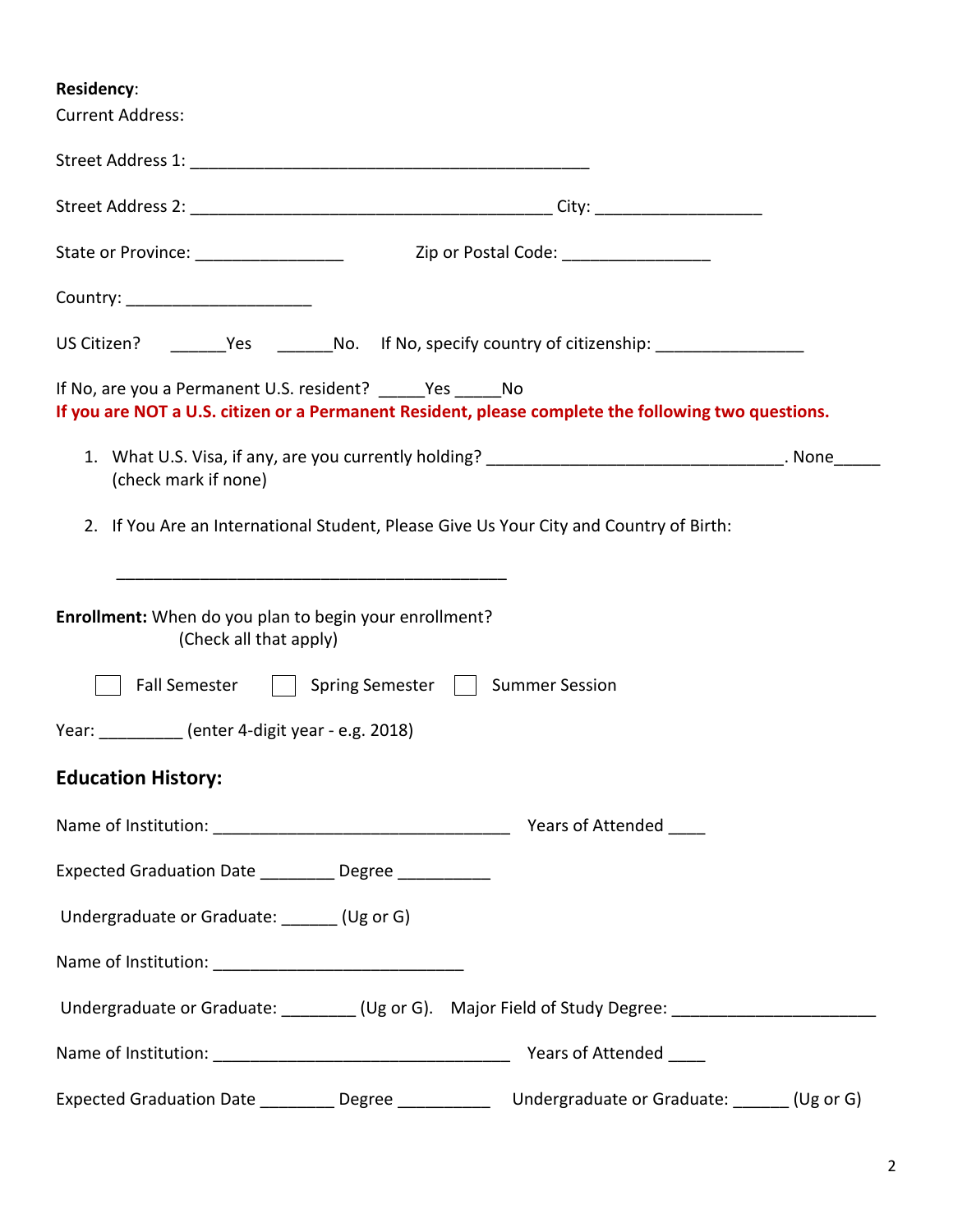### **Grade Point Averages**

Please furnish to the best of your ability your undergraduate and graduate grade point averages (GPA's) using the following scale: A=4.00, A-=3.67, B+=3.33, B=3.00, B-=2.67, C+=2.33 ... F=0.0.

Undergraduate Career GPA for all courses taken. \_\_\_\_\_\_\_\_\_

GPA for all courses taken in major field. \_\_\_\_\_\_\_\_

GPA for all courses taken in the last two years. \_\_\_\_\_\_\_

Graduate Career, if applicable GPA for all courses taken. \_\_\_\_\_

### **References:**

Name three or more persons acquainted with your academic and/or professional experience. Please include three Recommendation Letters. Please have each Reference listed mail Recommendation Letters Directly to the Admission Office: **141 Hamilton Ave Passaic NJ 07055**

|  | <b>Experience:</b> List any significant professional or career related experiences: |  |
|--|-------------------------------------------------------------------------------------|--|
|  |                                                                                     |  |
|  |                                                                                     |  |
|  |                                                                                     |  |
|  |                                                                                     |  |
|  |                                                                                     |  |
|  |                                                                                     |  |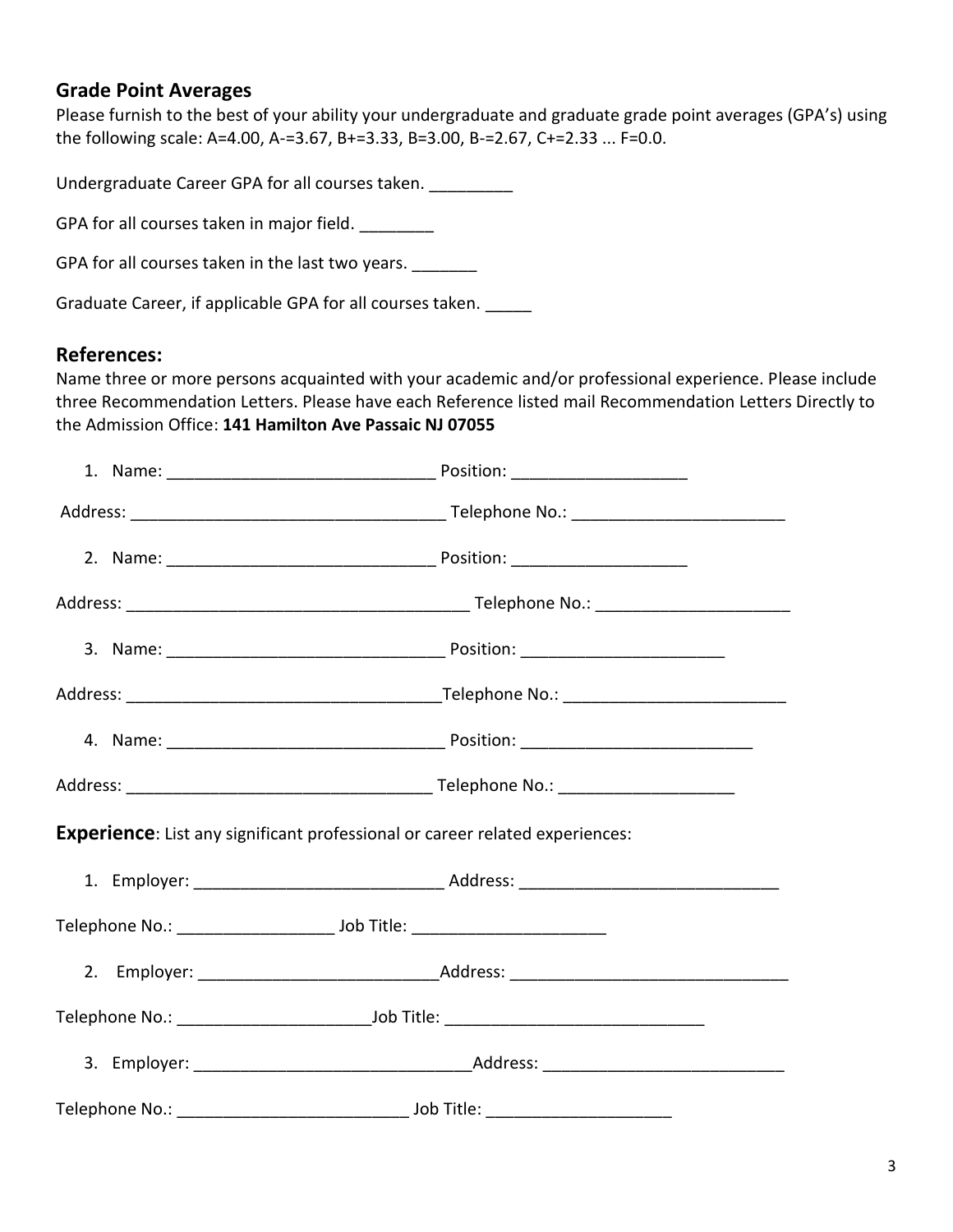On a Separate Sheet of paper. (500-word minimum)

Describe any teaching or tutoring experience:

| On a Separate Sheet of paper. (500-word minimum) |  |  |  |
|--------------------------------------------------|--|--|--|
|                                                  |  |  |  |
|                                                  |  |  |  |
|                                                  |  |  |  |
|                                                  |  |  |  |
|                                                  |  |  |  |
|                                                  |  |  |  |
|                                                  |  |  |  |

#### **Experience Continued:**

On a Separate Sheet of paper. (500-word minimum)

If you wish to, please enter your Personal Statement below;

Your Personal Statement should be a brief but carefully written essay regarding:

- 1. Your reasons you want to seek higher education in your chosen field of study,
- 2. Your specific interests and experiences in this field
- 3. Any special skill or experiences that may relate to an assistantship, and
- 4. Your career plans.

Years Employed: Begin: \_\_\_\_\_\_\_\_ (MM/YYYY) End: \_\_\_\_\_\_\_\_\_ (MM/YYYY)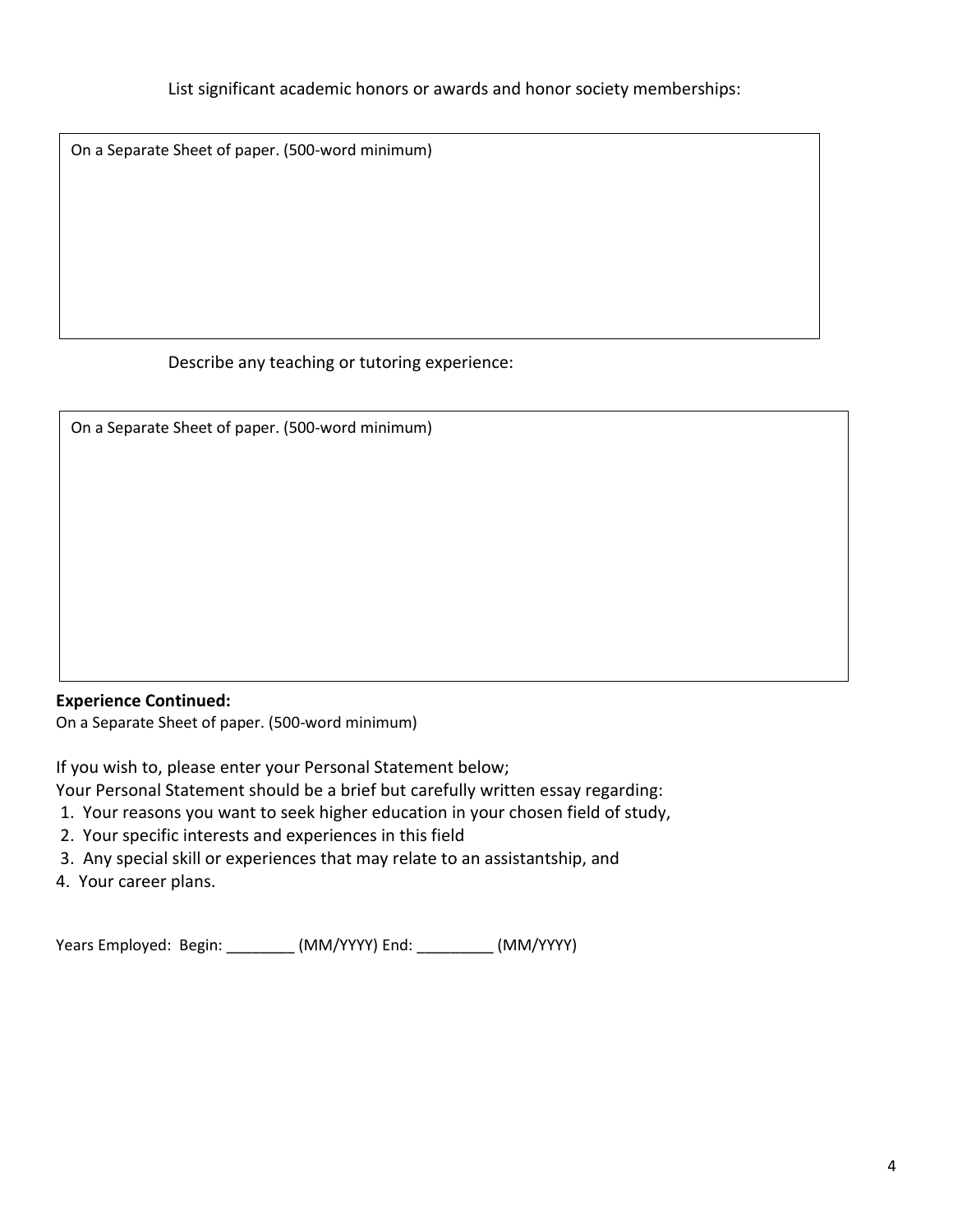## **Ethnic Information:**

Please check all the apply.

r

American Indian or Alaskan Native

*Person having origins in any of the original peoples of North America, and who maintains cultural identification through tribal affiliation or community recognition.*



African American, not of Hispanic Origin

*Person having origins in any of the Black racial groups in Africa.*

#### Hispanic

*Person of Mexican, Puerto Rican, Cuban, Central or South American culture or other Spanish culture or origin, regardless of race.*



#### Asian or Pacific Islander

*Person having origins in the Far East, Southeast Asia, the Indian sub-continent, or the Pacific Islands. This area includes, for example, China, Japan, Korea, the Philippine Islands, Samos, India, Pakistan, Bangladesh, Sri Lanka, Sikkan, and Bhutan.*



White, not of Hispanic Origin

*Person having origins in any of the original peoples of Europe, North Africa, or the Middle East.*

African